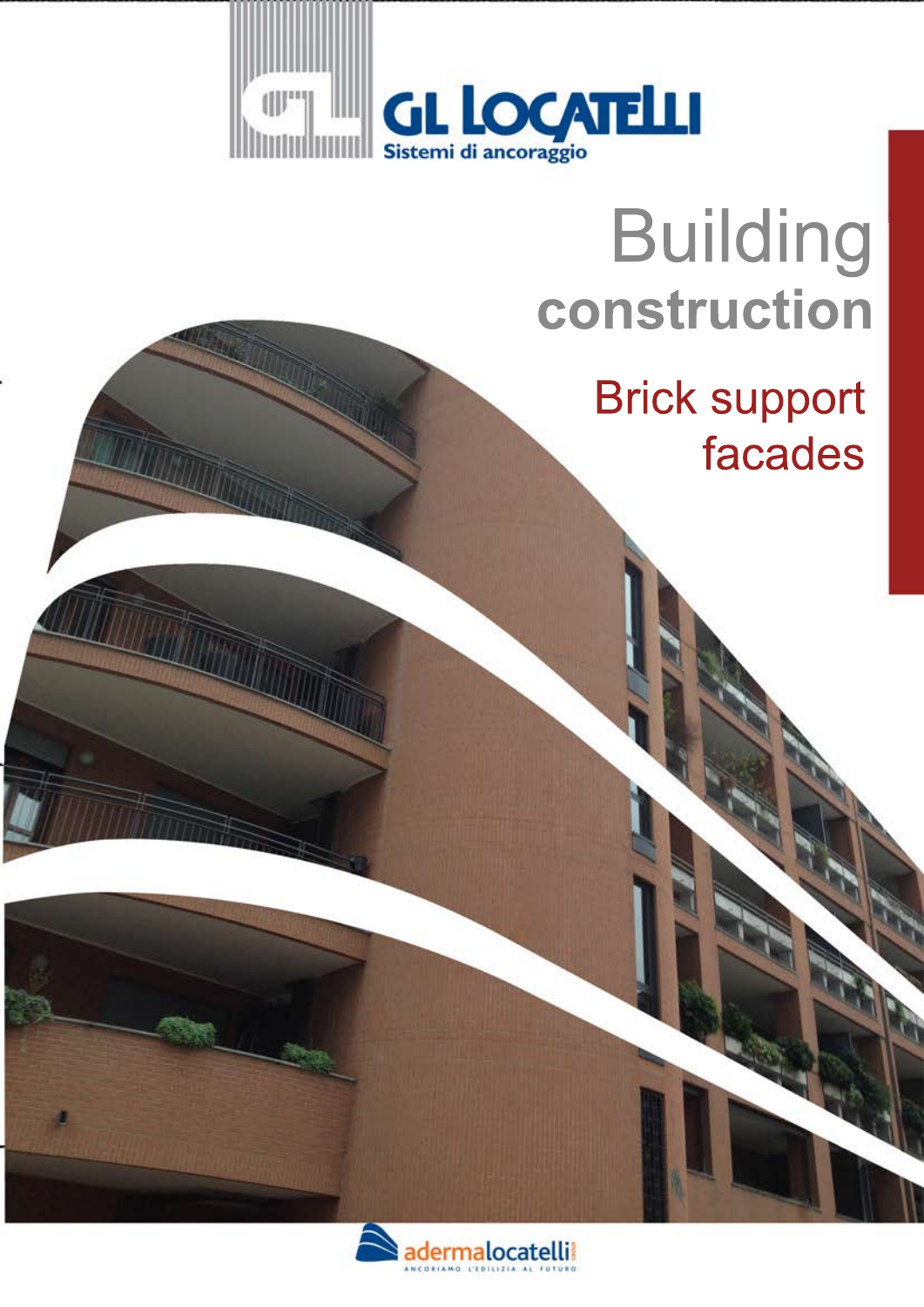#### **Ufficio tecnico interno** per soluzioni su misura. Internal technical office for custom-made solutions.



GL Locatelli è un'azienda del Gruppo AdermaLocatelli. **GL Locatelli** is a company of AdermaLocatelli Group.



GL Brick is an approved system of brackets for the construction of facades and aerated coat, made of face bricks. The support system GL Brick is the result of a long experience in the market and advanced research with tests carried out at the laboratories of the prestigious Italian universities.

The system shelf GL bricks Brick is



easy to use, positioned the wall bracket can make the adjustments to compensate for mistakes of implementation of the structures. You installed the bracket height adjustment via toothed slot. Lastly you need Rotate the support plate in the hollow bricks and GL Brick is laid.



GL Brick can be installed on different types of structures: steel, wood, masonry blocks and of concrete elements, with the aid of suitable profiles anchor CE marked using metallic dowels. The system allows the adjustment in all three directions providing extremely precise positioning of the masonry.



#### **L5P6** L6P8



#### **S5P6 S5P8**



|                  | <b>Dimensioni</b> |           |           |            |           |            |  |  |  |
|------------------|-------------------|-----------|-----------|------------|-----------|------------|--|--|--|
| <b>Tipologia</b> | $L1$ (mm)         | $L2$ (mm) | $L3$ (mm) | $S1$ (mm)  | $S2$ (mm) | Portata kN |  |  |  |
| <b>L5P6</b>      | 139±3             | 236±3     | 95±3      | $5+0,25$   | $6 + 0.3$ | 9,03       |  |  |  |
| <b>L6P8</b>      | 139±3             | 236±3     | 95±3      | $6 + 0.30$ | $8 + 0.3$ | 11,60      |  |  |  |
| <b>S5P6</b>      | 89±3              | 186±3     | 95±3      | $5+0,25$   | $6 + 0.3$ | 9,96       |  |  |  |
| <b>S5P8</b>      | 89±3              | 186±3     | 95±3      | $5 + 0,25$ | $8 + 0.4$ | 15,72      |  |  |  |







GL Brick allows to realize infill with plates standard support (length 1000 mm) or to use support plates with lengths to size suitable for creating elements of completion as : parapets, coatings of areas of small dimensions, contours window, vaults. GL Brick in its production ranges, resolve any situation that may occur on site.

GL Brick is tested for high loads, is able to withstand loads up to 15.72 kN equivalent to facades of 7 ml of height

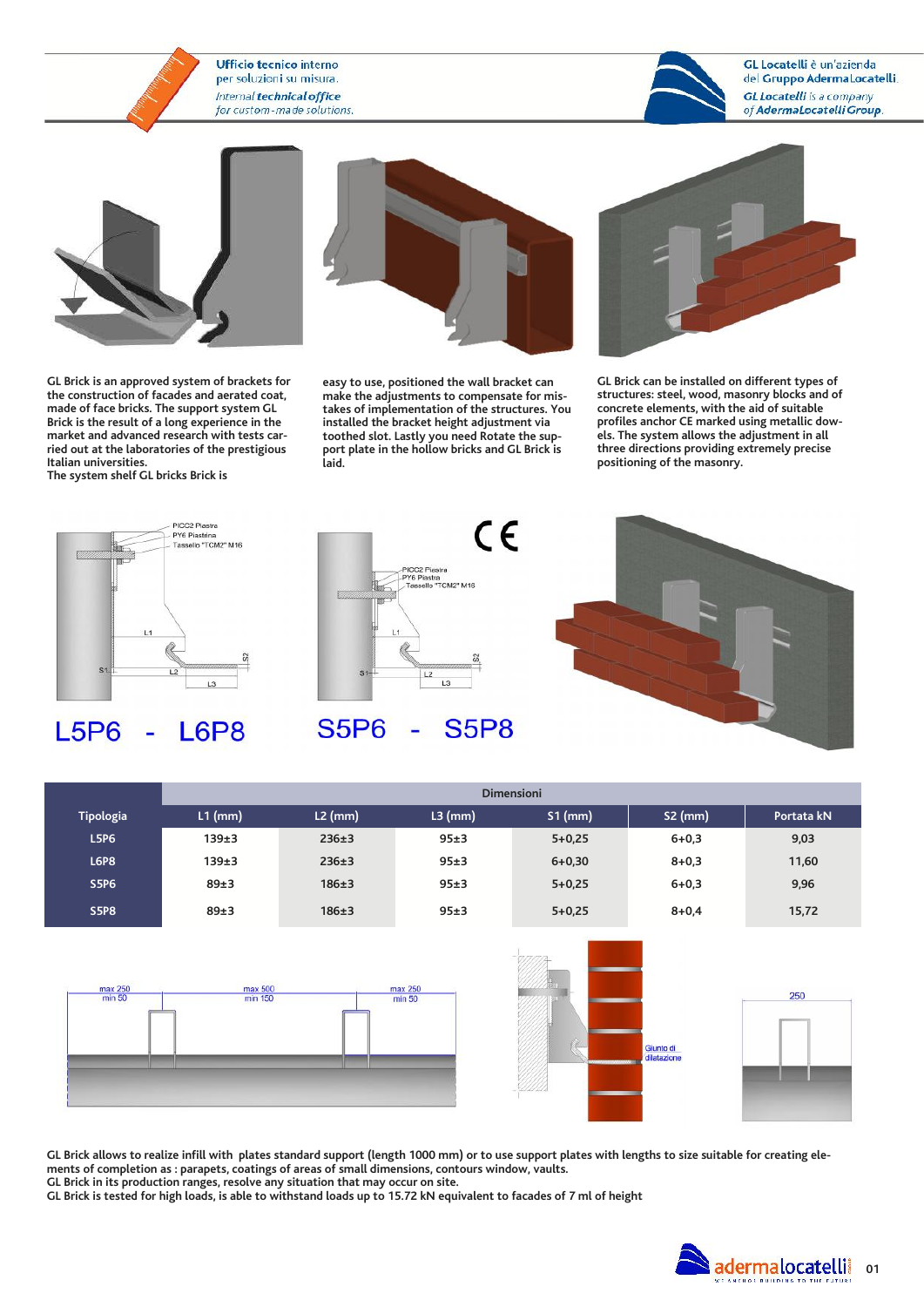



GL Locatelli è certificata ISO 9001. GL Locatelli is certified ISO 9001.



The wind anchor system GL Brick are all made in stainless steel AISI 316 (A4) and offer maximum flexibility of installation. For a quick and reliable installation , we recommend the use of profiles anchor type GL1 or GP1, placed vertically in front of facade, able to accommodate the plates AP that connect the load bearing masonry with brick facade. If there hasn't been predisposed these profiles, the bracing system is ensured by using of specially shaped retainers which are fixed to the rear structure by drilling and injection of chemical anchoring. All our systems wind anchor must be placed in the escape of this mortar between the bricks.







#### Indicazioni sul numero minimo di controventature da impiegare a mq

| Applicazione                                                                                                                         | Minimo di controventi a mq | <b>Diametro</b> |
|--------------------------------------------------------------------------------------------------------------------------------------|----------------------------|-----------------|
| In the case of masonry with height greater<br>than 12 m and distance between bearing<br>element and masonry between 90 and 115<br>mm |                            | 4               |
| In the case of distance between bearing<br>element and masonry between 140 and 165<br>mm                                             |                            | 4               |
| In all other cases not covered by those iden-<br>tified above                                                                        |                            | З               |

AM04240A4 wind anchor system used in the presence of load-bearing masonry is not ready. The elements in stainless steel AISI 316 (A4) are placed into holes previously made by drill and secured by anchoring chemical GLR400.

Wind anchor system AP03170A4 used with anchor profiles prepared behind the structure / masonry . The installation of the braces in stainless steel AISI 316 (A4) is so fast and accurate, ensuring maximum flexibility and precision in the execution of the facade.

Bracing system AP03170A4 used with anchor profiles prepared in the structure / masonry behind. The installation of the braces in stainless steel AISI 316 (A4) is so fast and accurate, ensuring maximum flexibility and precision in the execution of the facade.

AP03170A4

**ACCESSORIES** 

#### Choise of typology

| Optional                          | <b>Anchor channels</b> |                 |                 | <b>Distance from masony</b>          | Height      | Height  |
|-----------------------------------|------------------------|-----------------|-----------------|--------------------------------------|-------------|---------|
| Insulation bracket<br>Drop breack | GP 54/33               | GP 50/30        | GP 40/223       | Insulation thickness +air<br>tube mm | 3,50 ml     | 7,00 ml |
|                                   | $Frd = 31,6 kN,$       | $Frd = 17,2 kN$ | $Frd = 11,1 kN$ | da 90 a 115                          | S5P6        | S5P8    |
|                                   | CE                     |                 |                 | da 140 a 165                         | <b>L5P6</b> | L6P8    |
|                                   |                        | CE              | C€              | $min$ 90                             | max 115     |         |
|                                   |                        |                 |                 |                                      |             |         |
|                                   |                        |                 |                 |                                      |             |         |
|                                   |                        |                 |                 | min 140                              | max 165     |         |
|                                   |                        |                 |                 |                                      |             |         |
|                                   |                        |                 |                 |                                      |             |         |

**Supporti per facciate a mattoni Brickwork Support**